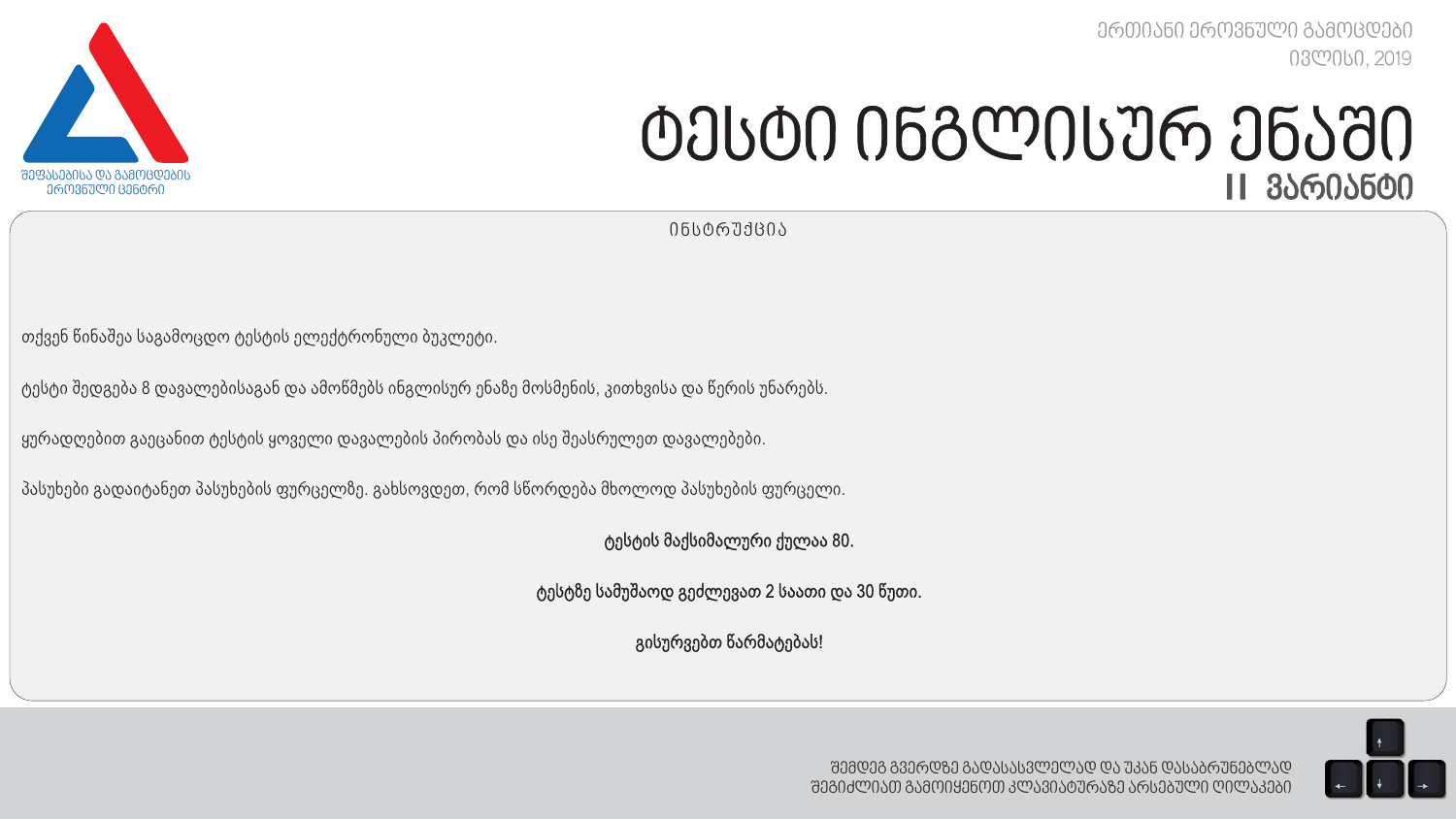**Task 1: You are going to listen to five texts. For each of them answer the two questions given. Mark the correct answer A, B or C. You have 20 seconds to look through the questions. You will then hear the recording twice.**  (10 points)

# **Text 1**

## **1. The birthday party was planned at**

A.7 o'clock.

B.7:30.

C.8 o'clock.

## **2. How did the speaker feel on his way home?**

A.Happy.

B.Scared.

C.Sad.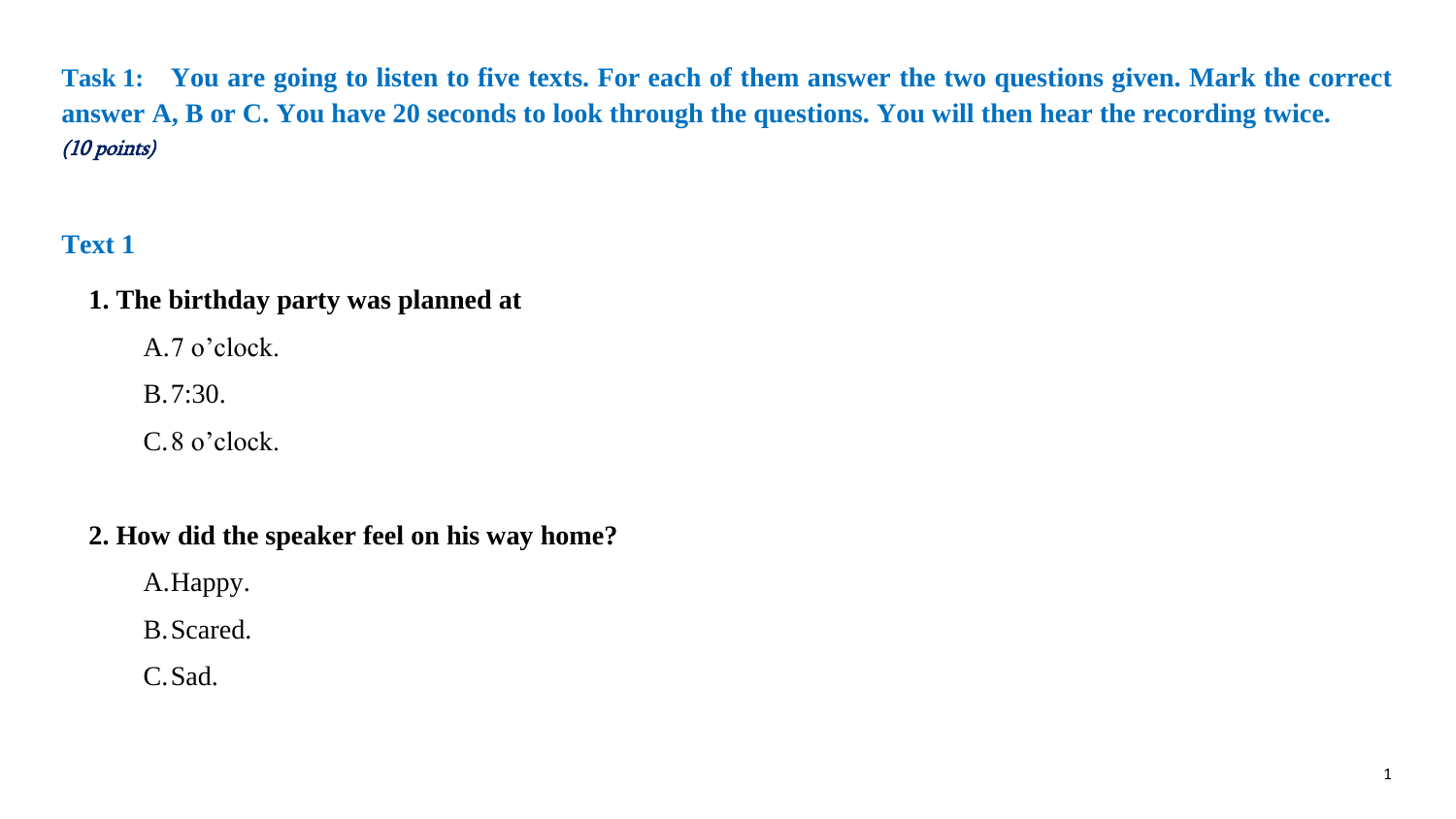## **3. The Georgian artist's name became well-known after**

A.his exhibition opened in the Brooklyn Museum.

B.two of his works were sold at an auction.

C.his works were put on the museum's webpage.

## **4. Why were some of Levan's paintings sent from the Brooklyn Museum to other museums?**

A.Many people wanted to see them.

B.Other museums wanted to have them.

C.It was Levan's decision.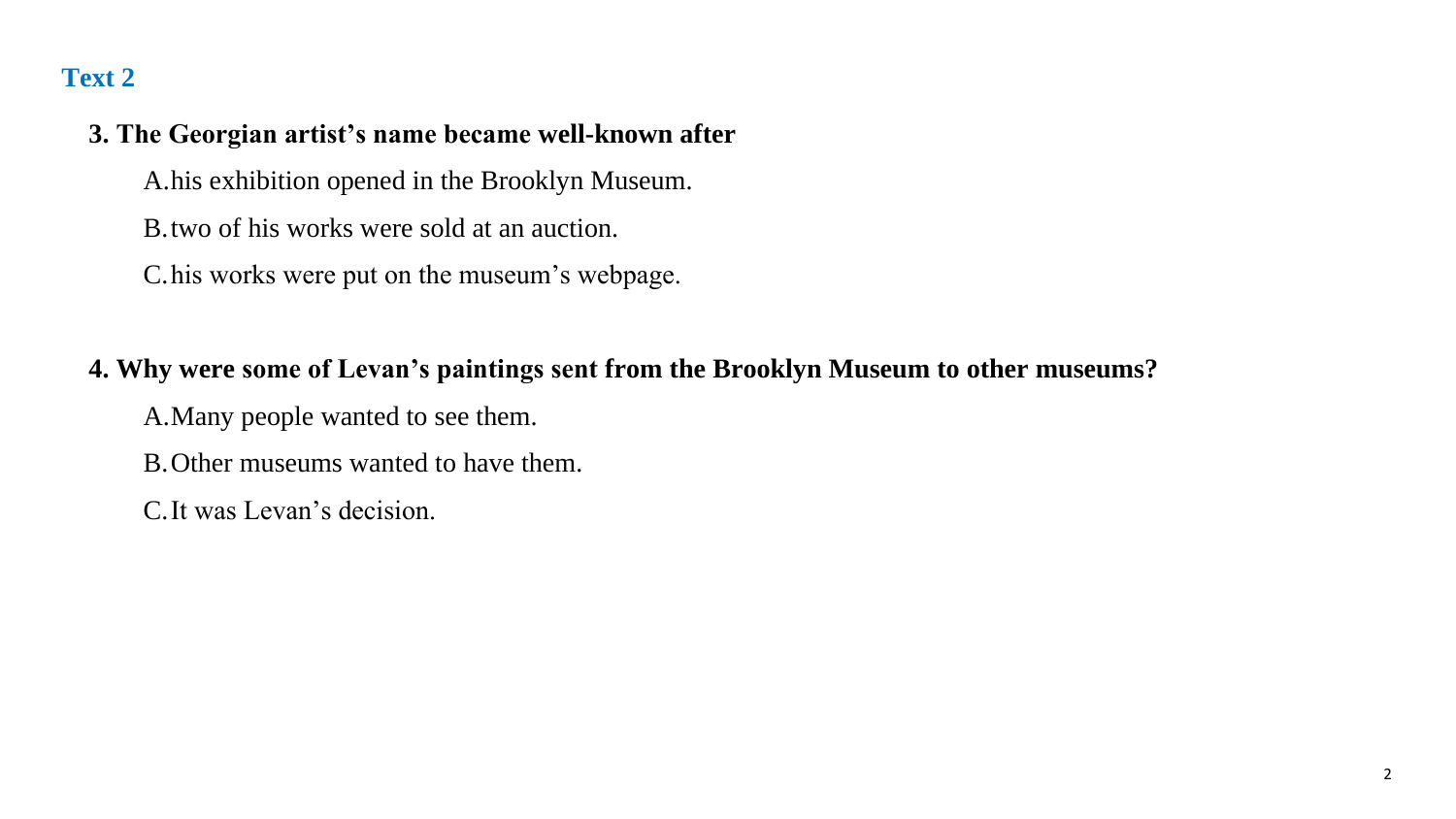## **5. Which is true about Olympus Mons?**

A.It is as high as Mount Everest.

B.Its top can be seen from any place on Mars.

C.It is the tallest mountain in the solar system discovered so far.

## **6. Temperatures on Mars are the closest to temperatures on**

A.all other planets.

B.Earth.

C.the moon.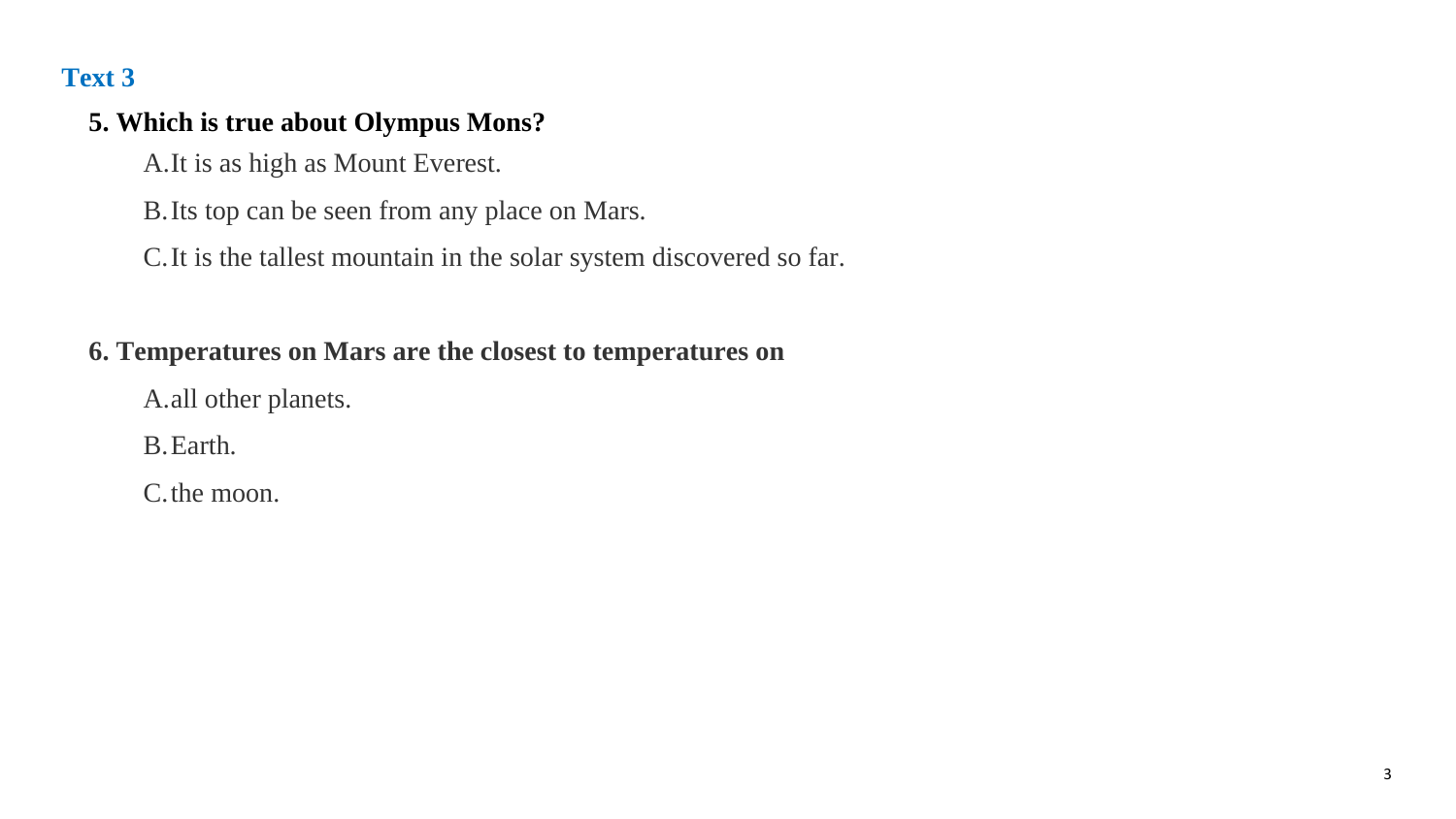#### **7. Which is the most photographed statue in the United States?**

A. John Harvard's statue.

B.The Statue of Liberty.

C.The Lincoln Memorial.

## **8. Who was John Harvard?**

A.The person who gave money to the university.

B.One of the founders of the university.

C.A student of the university.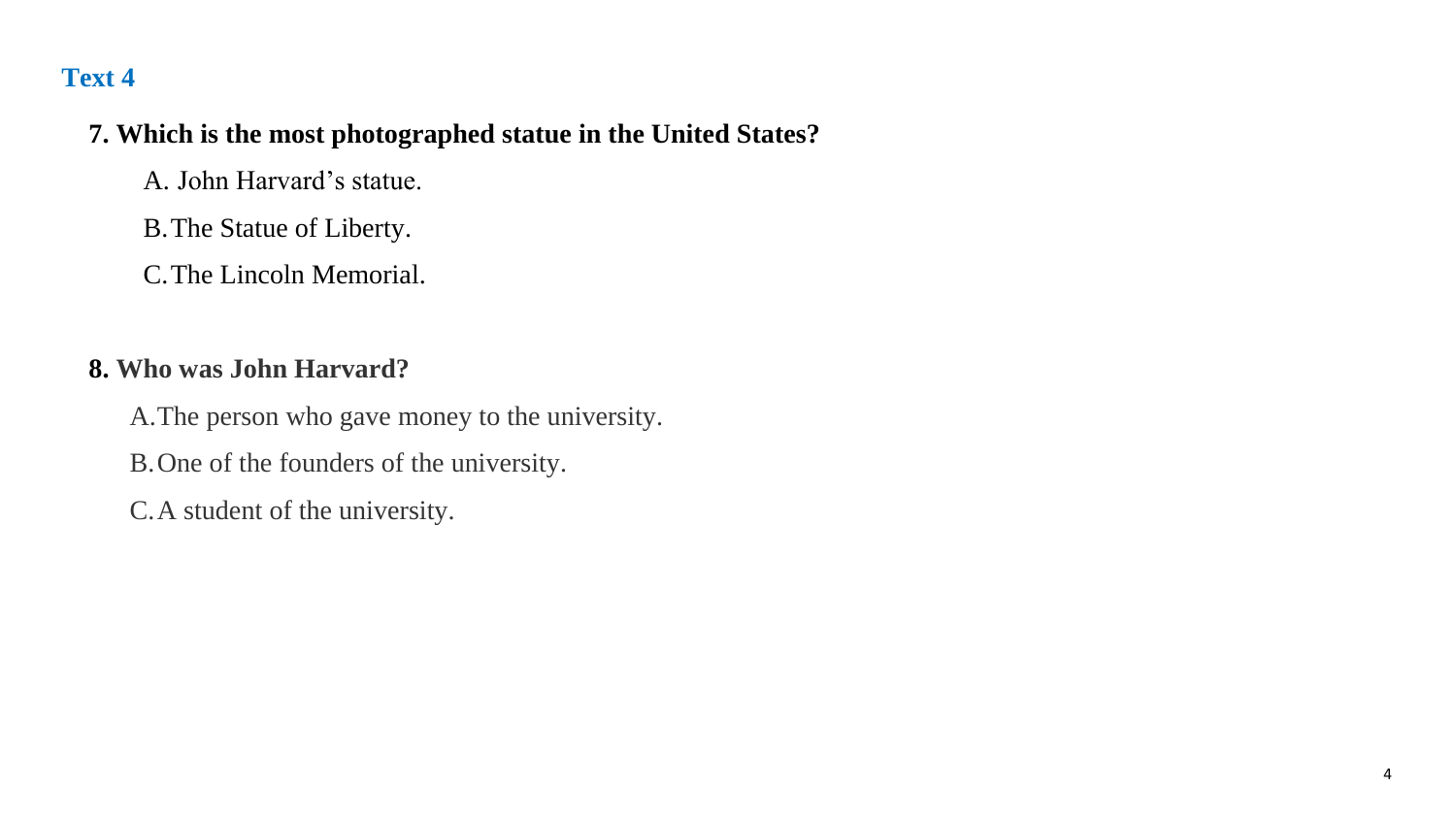## **9. Why was Alexander the Great unable to conquer China?**

A.It was very far away.

B.He didn't live long enough.

C.His teachers did not allow him to.

## **10. What is the text mostly about?**

A.The Greek philosopher

B.The Mediterranean region

C.The great king of Macedonia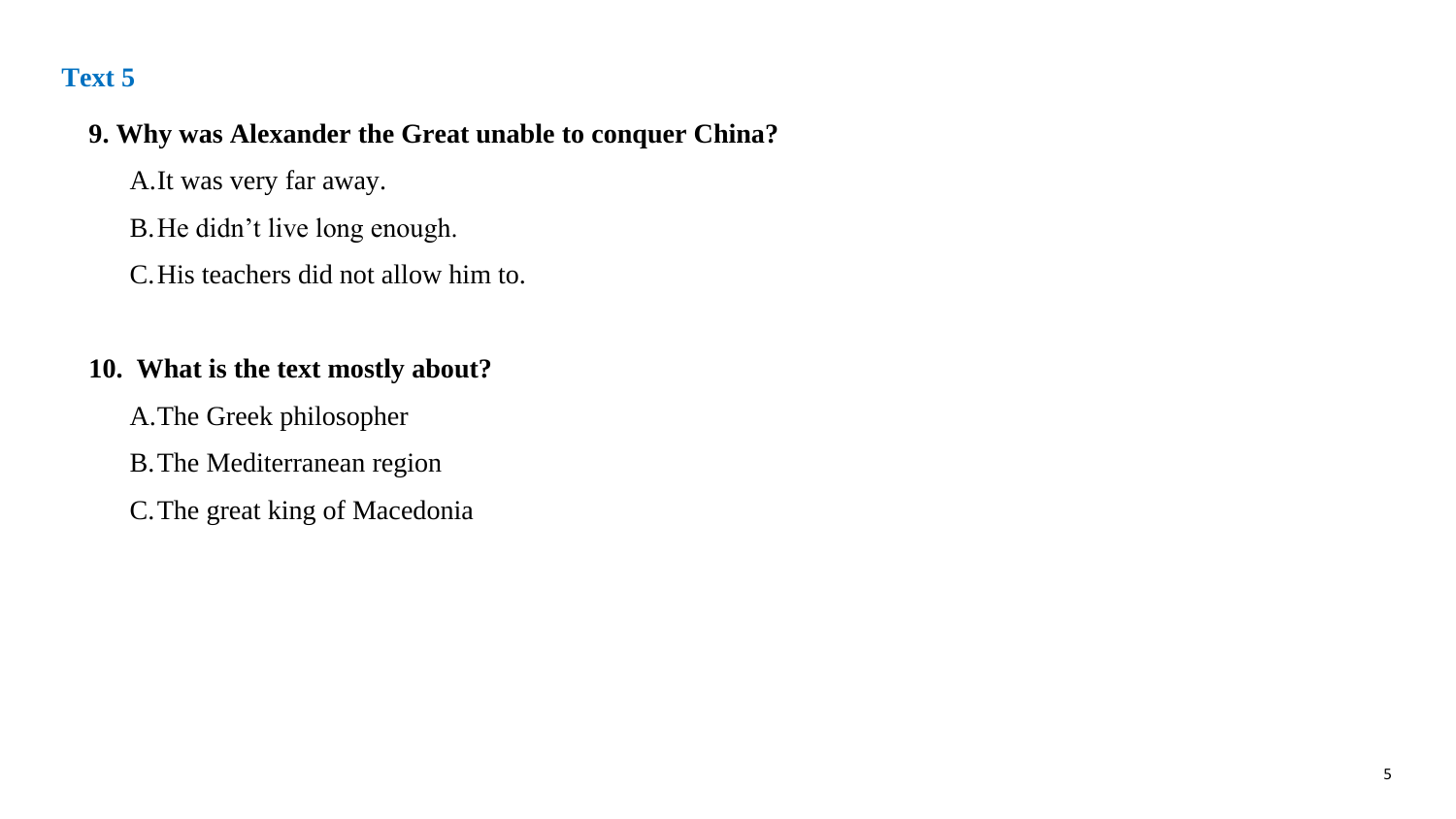## **Task 2: Read the text. Then read the statements which follow and decide whether they are True (T) or False (F).** (10 points)

#### **An extravagant artist**

 Salvador Dali was a remarkable Spanish surrealist painter of the 20th century. He was born in a middle-class family in 1904 in the Spanish village of Figueres in Catalonia. His father was a notary. Salvador Dali had a sister and a brother. Dali already showed signs of artistic talent in his childhood. In 1921 he entered the Madrid School of Fine Arts. Here Salvador Dali met his future friends Luis Buñuel and Federico Garcia Lorca. A year later Dali visited Paris, where he met Pablo Picasso. Picasso introduced him to the artists of the Paris avant-garde movement. The movement was very modern and had experimental ideas about art.

 In 1929 Salvador Dali worked with Luis Buñuel on the film 'An Andalusian Dog' and soon he officially became a member of the Surrealist Group. In the summer of the same year, Dali met Gala, his future lifelong partner, who greatly influenced his works. Inspired by the Spanish painter Diego Velazquez, Dali grew his unique moustache. In 1932 the artist took part in the first surrealist exhibition in the USA, which was a triumphant success. In the meantime, the Spanish Civil War broke out. Dali, known for his extreme views, made no secret of his sympathy for the policies of General Franco, the Spanish Dictator. This fact caused conflicts between Dali and the other surrealists. As a result, in 1939 Dali was finally expelled from the Surrealist Group.

 In 1940 Salvador Dali and Gala left for the USA, where they stayed until 1948. In the USA, Dali published his autobiography 'The Secret Life of Salvador Dali' and worked for the film industry including Walt Disney Corporation. After their return to Spain, Dali and Gala settled in his hometown in Catalonia, where they spent the rest of their lives. At this time, Dali began to include in his compositions more religious elements and optical illusions. As a result, between 1951 and 1954, he created such paintings as *The Madonna of Port Lligat* and *Crucifixion*. Dali also worked effectively in designing jewellery, clothes, furniture, stage sets for plays and ballets and retail store display windows. Dali used a wide range of symbols in his surrealistic works, the most famous of which is the melting watch, symbolising the relativity of time as described by Albert Einstein. Other symbols included an elephant on slender legs symbolising death and crawling ants symbolising fear. In 1989 Dali died of heart attack, outliving\* his beloved wife by seven years.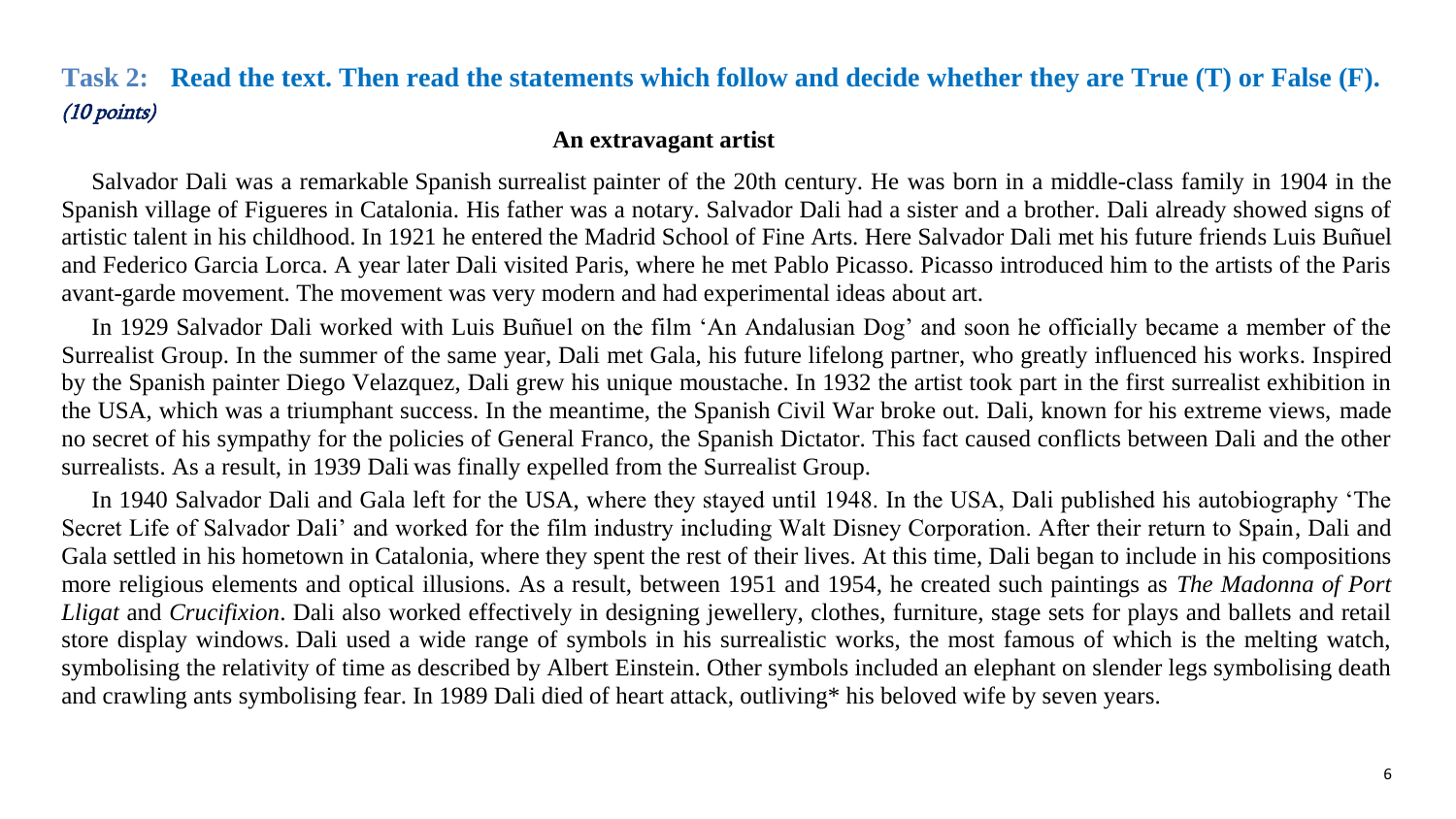While Dali's paintings had a lot of deep hidden meaning, his public behaviour was often unacceptable and eccentric<sup>\*</sup>. Throughout his life, Dali refused to eat any food that was red in colour and wore a half-shaven moustache. Dali was fond of doing unusual things just to draw attention to himself. Still, Salvador Dali is one of the greatest artists with regard to the quality of his works. He was one of the most important pioneers of the new artistic trends of his time.

\*outlive: ვინმეზე მეტ ხანს სიცოცხლე \*eccentric: ექსცენტრული, უცნაური

## *True (T) or False (F)?*

- 1. Salvador Dali was the only child in his family.
- 2. Dali became familiar with avant-garde thanks to Pablo Picasso.
- 3. Gala had a huge effect on Dali's artwork.
- 4. The first surrealist exhibition in the USA was a big failure.
- 5. Because Dali shared General Franco's ideas, he was made to leave the Surrealist Group.
- 6. While in the USA, Dali had no connection with Walt Disney Corporation.
- 7. Salvador Dali had never worked in the field of design.
- 8. In Dali's works, crawling ants is a symbol of fear.
- 9. Salvador Dali liked to behave strangely in public.

10.The text is about the friendship between the famous artist and the Spanish Dictator.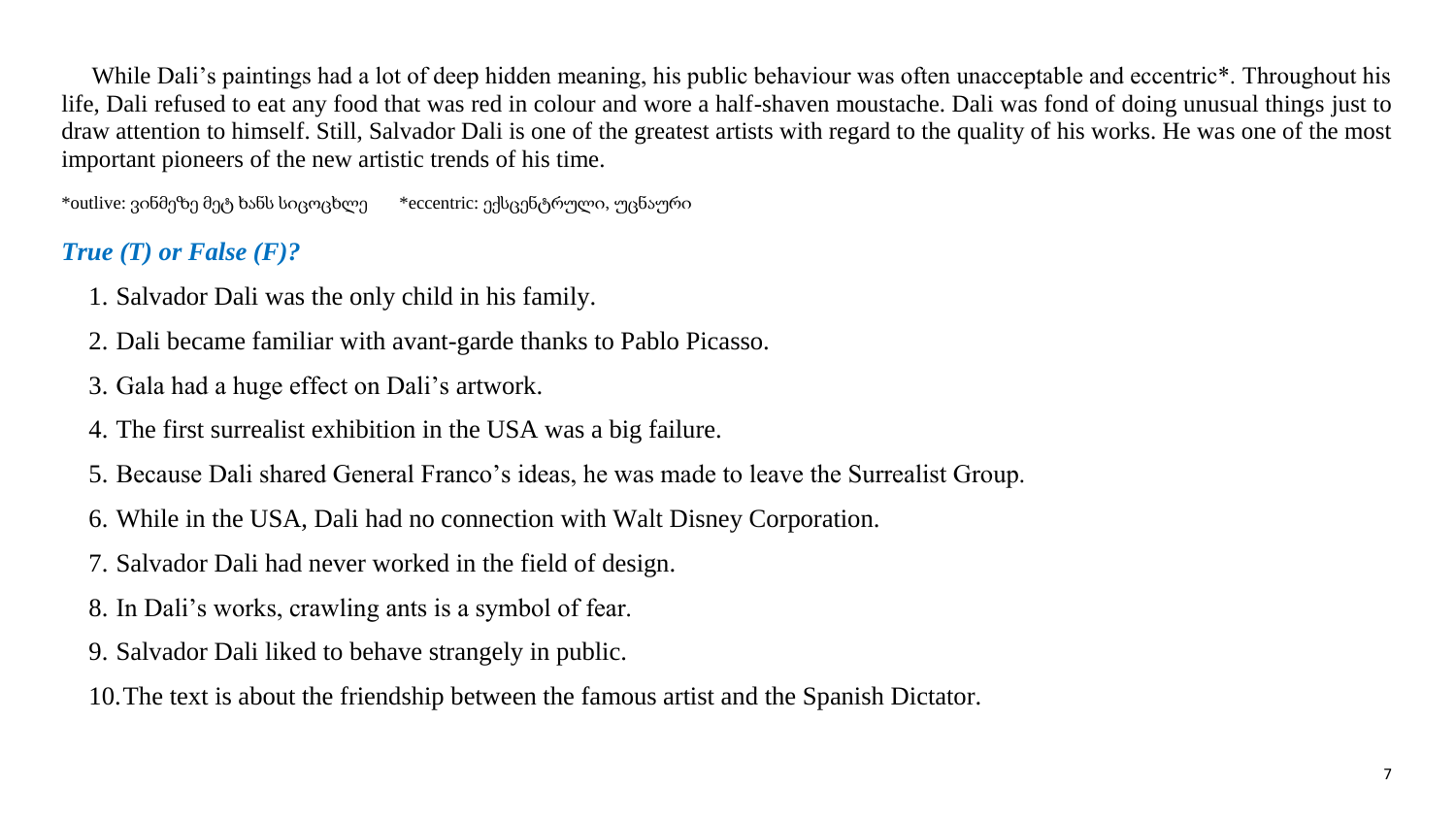#### **Task 3: Read the questions (1-8) and find the answers to them in the paragraphs (A-F) of the text. Some paragraphs correspond to more than one question.**  (8 points)

# *Which paragraph*

- 1. mentions that in the 21st century management of time changed?
- 2. mentions that quick exchange of information has led to a new form of the English language?
- 3. states some changes mobile phones experienced in the period from the1980s to 1990s?
- 4. gives the information about the most recent mobile phones?
- 5. explains why mobiles are called cell phones?
- 6. states the first revolutionary invention in communication?
- 7. could have the title: 'How a modern text message may look'?
- 8. could have the title: 'A call to a competitor?'

#### **Mobile phones**

**A.** When Scotsman Alexander Graham Bell invented the telephone in 1876, it was a revolution in communication. For the first time people could talk to each other over great distances almost as clearly as if they were in the same room. Bell's invention was the basis for future mobile phone development. As a result, nowadays we are increasingly using mobile phones not only for talking but also for taking photographs, accessing the Internet or watching video clips.

**B.** The mobile phone is a more complex version of the two-way radio, which had a very limited communication range. As soon as users moved out of range of each other's broadcast area, the signal was lost. In the 1940s, researchers began experimenting with the idea of using a number of radio masts\* located around the country to pick up signals from two-way radios. A caller would always be within range of one of the masts. Scientists referred to each mast's reception area as being a separate 'cell'. That's why in many countries mobile phones are called 'cell phones. However, in the 1940s technology was still quite primitive and such 'telephones' were enormous boxes.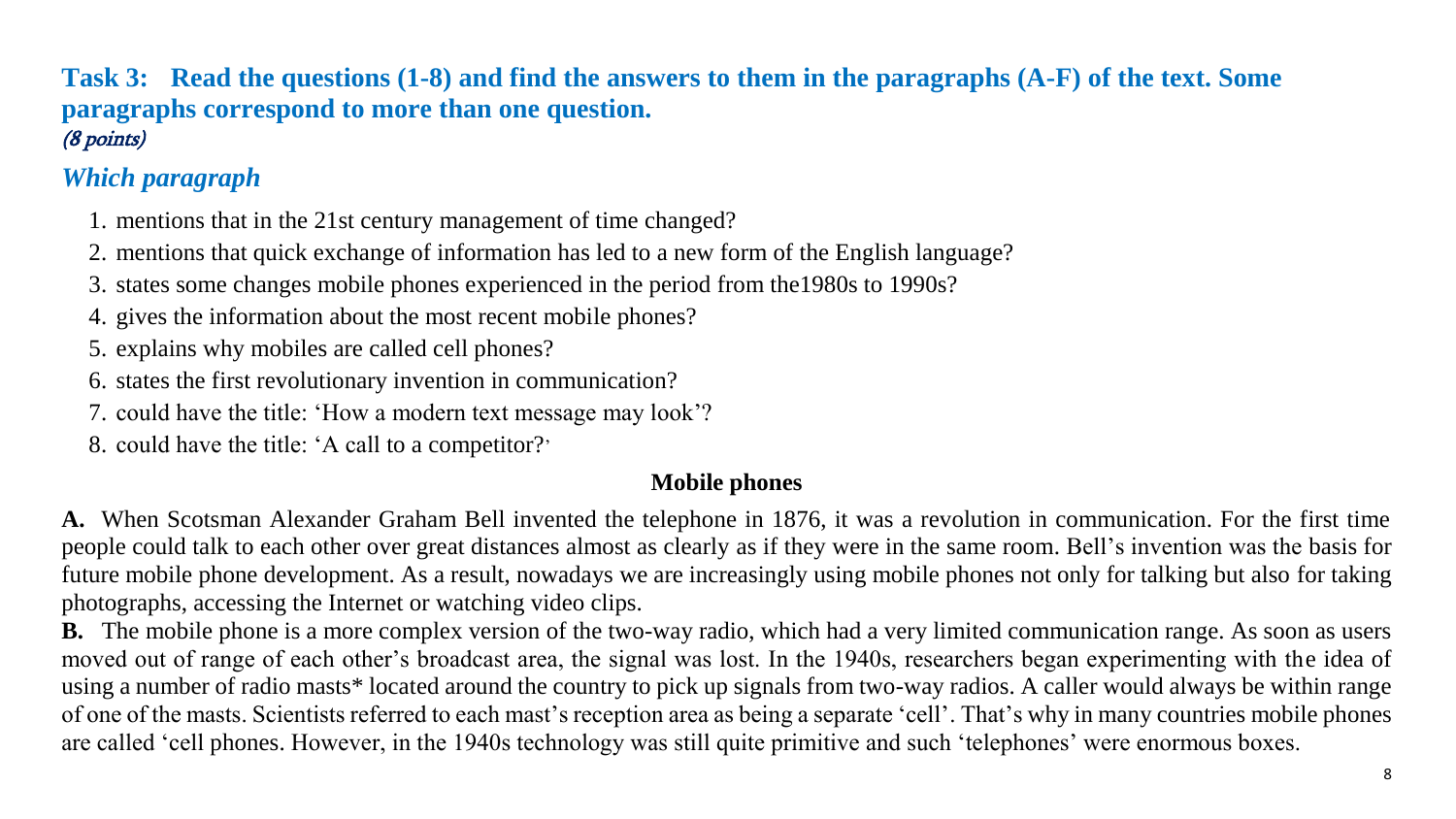**C.** Dr Martin Cooper, the scientist who invented the modern mobile phone, made the first real mobile phone call in 1973. He tested his invention by calling a rival\* scientist to announce his success. Within just a decade, mobile phones had become available to the public. In Britain the mobile phone quickly became synonymous with the 'yuppie', the new breed of young urban professionals who carried expensive mobile phones as status symbols. However, in the mid-1990s, something happened. Cheaper mobile phones and cheaper calling rates meant that, almost overnight, most of the people had a personal mobile phone. And the giant plastic 'bricks' of the 1980s had changed into smooth little objects that fit nicely into pockets and bags.

**D.** Moreover, people's time management has dramatically changed in this century. Younger readers will be amazed to know that not long ago people made spoken arrangements to meet at a certain place at a certain time. Once the time and place had been agreed, there was no way to change anything. Somewhere around the beginning of our century, this practice started to die out. Meeting times have become approximate, subject to change at any moment; this happened due to the short message service (SMS) or text message. If you are going to be late, send a text message. SMS has become a perfect communication means in our busy modern lifestyle.

**E.** Like e-mail, the text message has changed the way we write in English, creating more abbreviations, which means shortened form of words. The 160-character limit on text messages has led to a new, shortened version of English for fast communication. Traditional rules of grammar and spelling have become much less important. Mobile phones are now a vital part of daily life for an enormous number of people. From schoolchildren to pensioners, every section of society has found that it is easier to stay in touch when you have a mobile. Alexander Graham Bell would be amazed if he could see how far the science of telephony has progressed in fewer than 150 years. If Alexander Graham Bell were around today, he would be surprised to see this modern variety of text message: 'That's gr8! But I'm v busy rite now. Will call U 2nite.'

**F.** Over the last few years mobiles have become more and more advanced. First, we saw the introduction of built-in cameras, global positioning devices\* and Internet access. More recently we have witnessed the arrival of the 'fifth generation' of mobile phones: powerful micro-computers with excellent Internet access, which have allowed us to watch television, download Internet files and send instant video clips to friends at a higher speed.

\* radio mast: რადიო ანძა \*a rival: მეტოქე \* global positioning devices: სატელიტური სანავიგაციო მოწყობილობები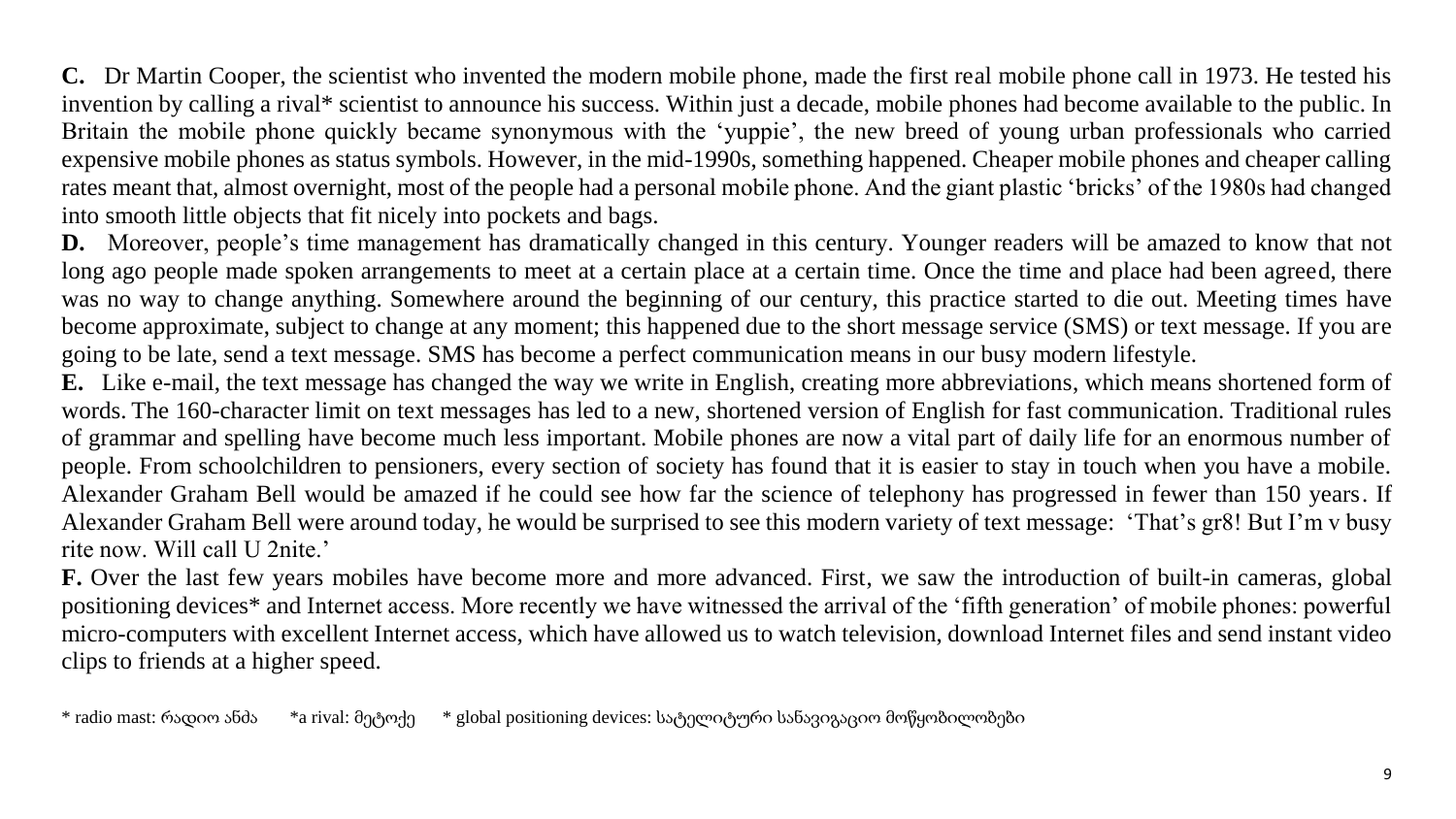## **Task 4: Read the text and the questions which follow. For each question mark the correct answer (A, B, C or D).** (8 points)

#### <span id="page-10-0"></span>*This is a true story told by a former volleyball player from India, Arunima Sinha.*

Arunima Sinha, an Indian volleyball player, created history by becoming the first disabled woman to climb Mount Everest. Here is her story. In 2011 twenty-four-year-old Arunima Sinha was thrown off a moving train by robbers for refusing to hand over the gold chain she was wearing. She lost her left leg when a train went over it. This is what she says about this incident and what happened next: 'I got on the train in Delhi, India. The train was overcrowded. I squeezed myself into a corner seat. Unexpectedly, four or five robbers gathered around me and started pulling at the only valuable thing I had on that day - a gold chain gifted to me by my mother. Being the only female traveller on the train, they didn't expect me to fight back. When I refused to hand the chain over, they started attacking me one at a time. I fought as hard as I could. Although the train was full of people, no one came to my rescue. As a result, I was thrown from the train right onto the opposite tracks. Unfortunately, before I could move my left leg off the track, a train went over it.

I was so badly injured that I was taken to hospital where my leg had to be amputated\*. I remember how terrified I felt when I heard the word 'operation'. The operation was performed immediately because I was losing too much blood. Meanwhile, my story captured national attention. A number of unbelievable stories were invented about me; one said I was travelling without a ticket and had jumped from the train to avoid being caught by the ticket collector, while another said I wanted to kill myself. Listening to those lies about my story, I felt helpless, but I made a promise to myself that one day I'd tell the world the truth. I eagerly began to fight for my life. It was then, lying on the hospital bed suffering from unbearable pain, when I set the most unachievable goal for myself - to climb Everest, the highest peak on Earth.

I thought that climbing Everest was the only way to make my voice heard. Later, I did a basic course in mountaineering, but I felt I wasn't ready enough to reach my goal. So some time later I took a professional course which lasted 18 months. I climbed smaller, but no less dangerous mountains compared to Everest and even had a couple of near-death experiences. On May 21, 2013 I reached the top of Everest and erected the flag of my country on the peak. I became the world's first disabled female to accomplish such a difficult mission.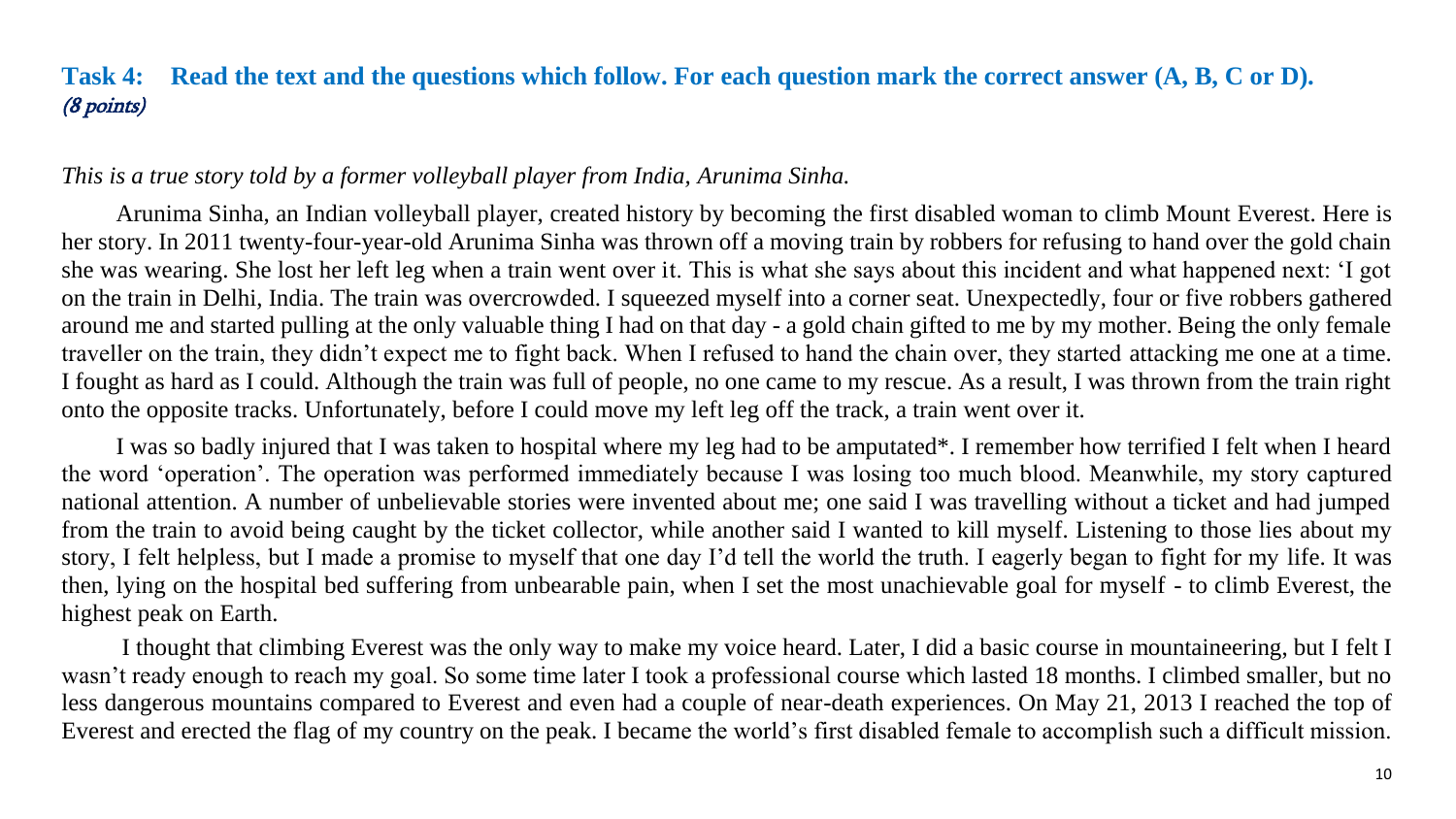Later the president of India, Pranab Mukherjee, awarded me the Padma Shri, which is the fourth highest national award in India. Climbing mountains taught me a valuable life lesson that failure is not when we can't achieve our goals; it is when we don't have goals worthy enough.

Mount Everest in Asia wasn't my only goal. After reaching the top of Mount Everest, I had a new dream - to climb all the other six highest peaks in all the other six continents. I conquered peaks in Europe, South America, Australia, Africa and North America by 2014. And at last I reached my final summit of Mount Vinson in Antarctica on January 4, 2019. I'm very proud and happy because I could make my dream come true. Strong determination and hard work helped me to achieve even the most ambitious goal.'

\*amputate: მოკვეთა

შეკითხვაზე გადასვლა **[1,2](#page-12-0) [3,4](#page-13-0) [5,6](#page-14-0) [7,8](#page-15-0)**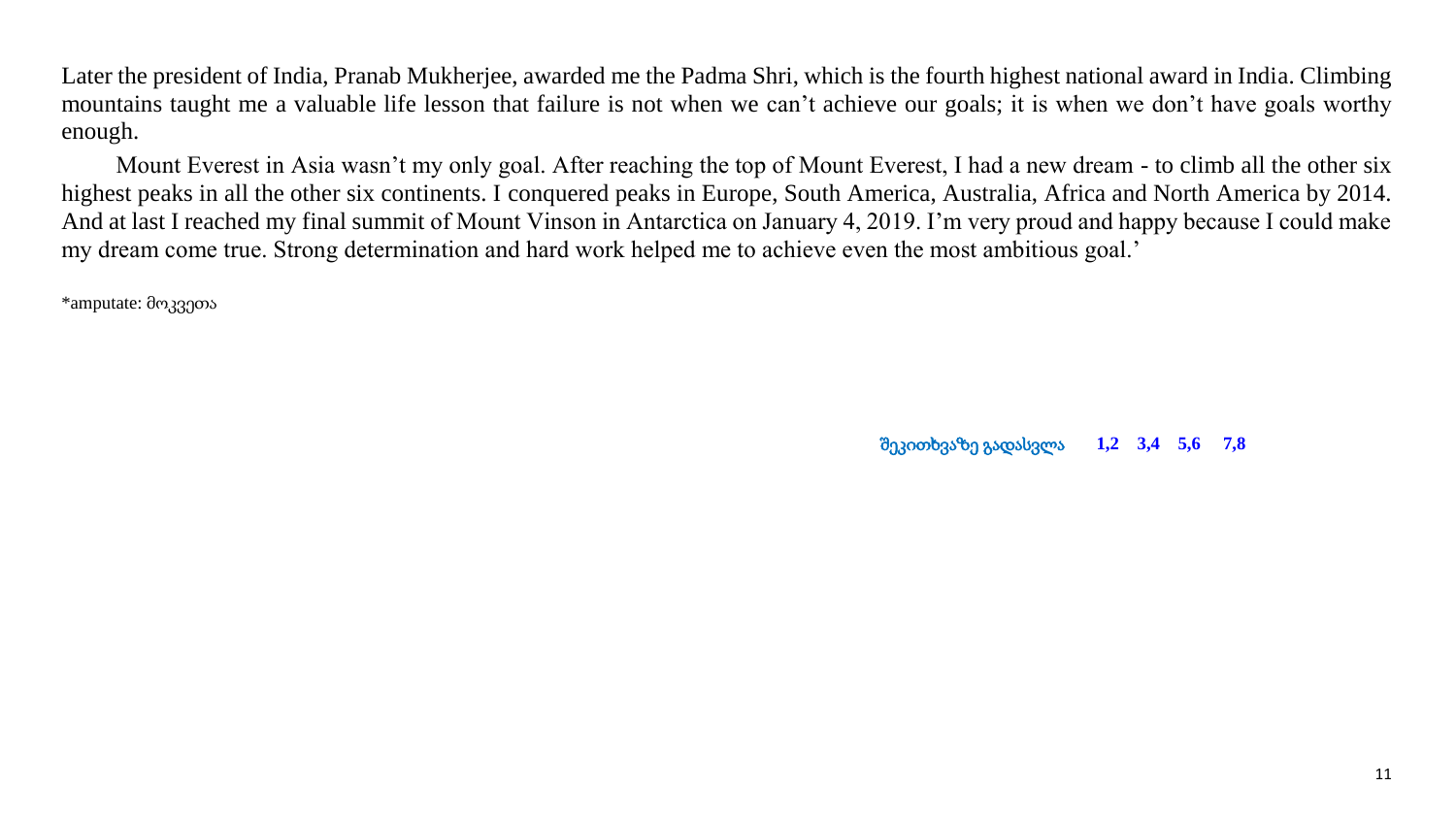#### <span id="page-12-0"></span>**1. This is the story about a disabled woman who has**

A. been a mountain climber since her childhood.

B. been awarded the second highest national award of India.

C. reached the highest mountain peak of the world.

D. lost her both legs in the accident.

## **2. What did the robbers want from Arunima?**

- A. To get off the train.
- B. To give them her gold chain.
- C. To give them her train ticket.
- D. To give them money.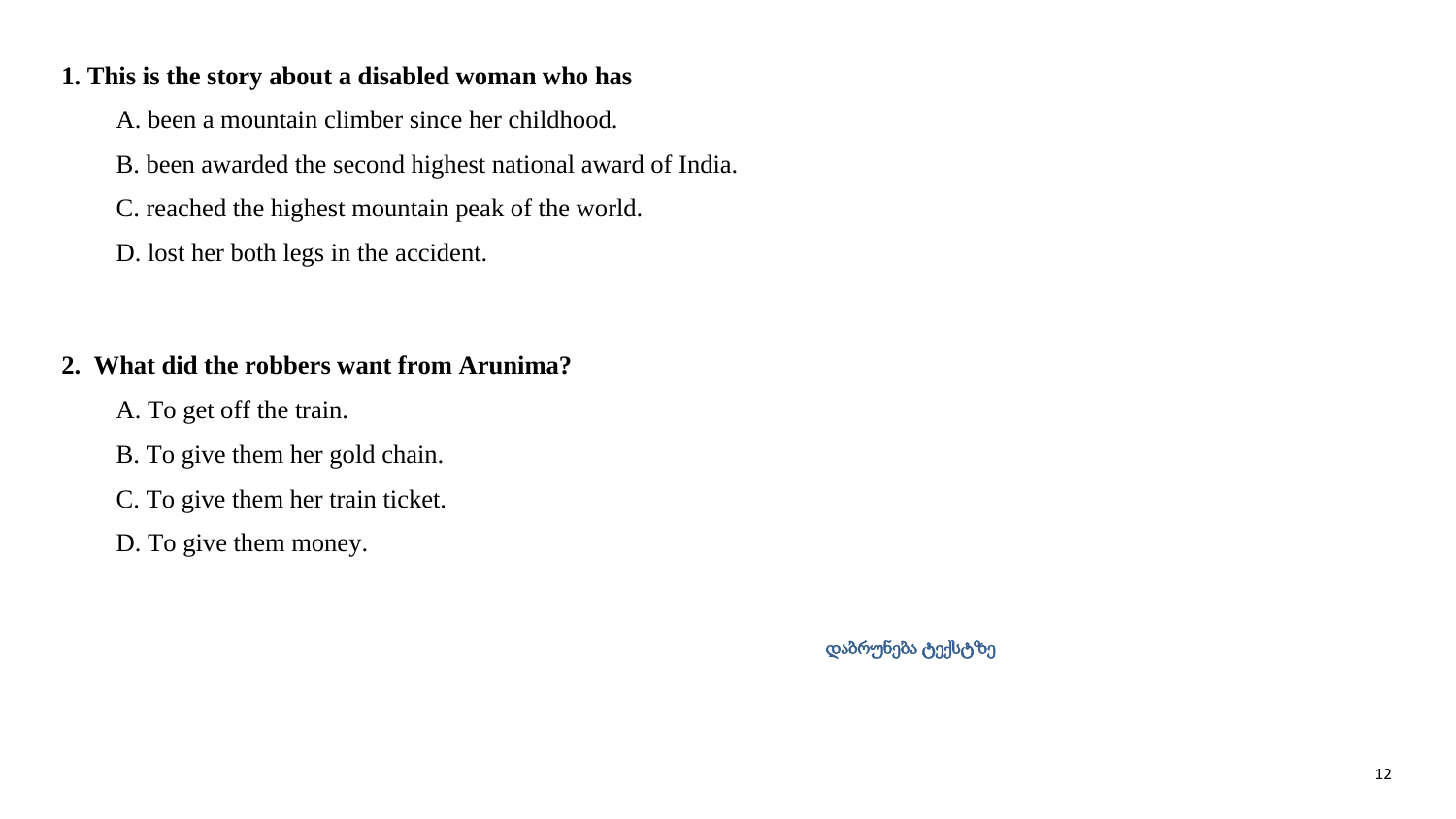#### <span id="page-13-0"></span>**3. How did Arunima Sinha feel when she was brought to hospital?**

A. Confident.

B. Brave.

C. Powerful.

D. Frightened.

## **4. What made Arunima Sinha decide to climb Mount Everest?**

- A. Meeting volleyball players.
- B. False information about the accident.
- C. The Padma Shri award.
- D. She doesn't remember.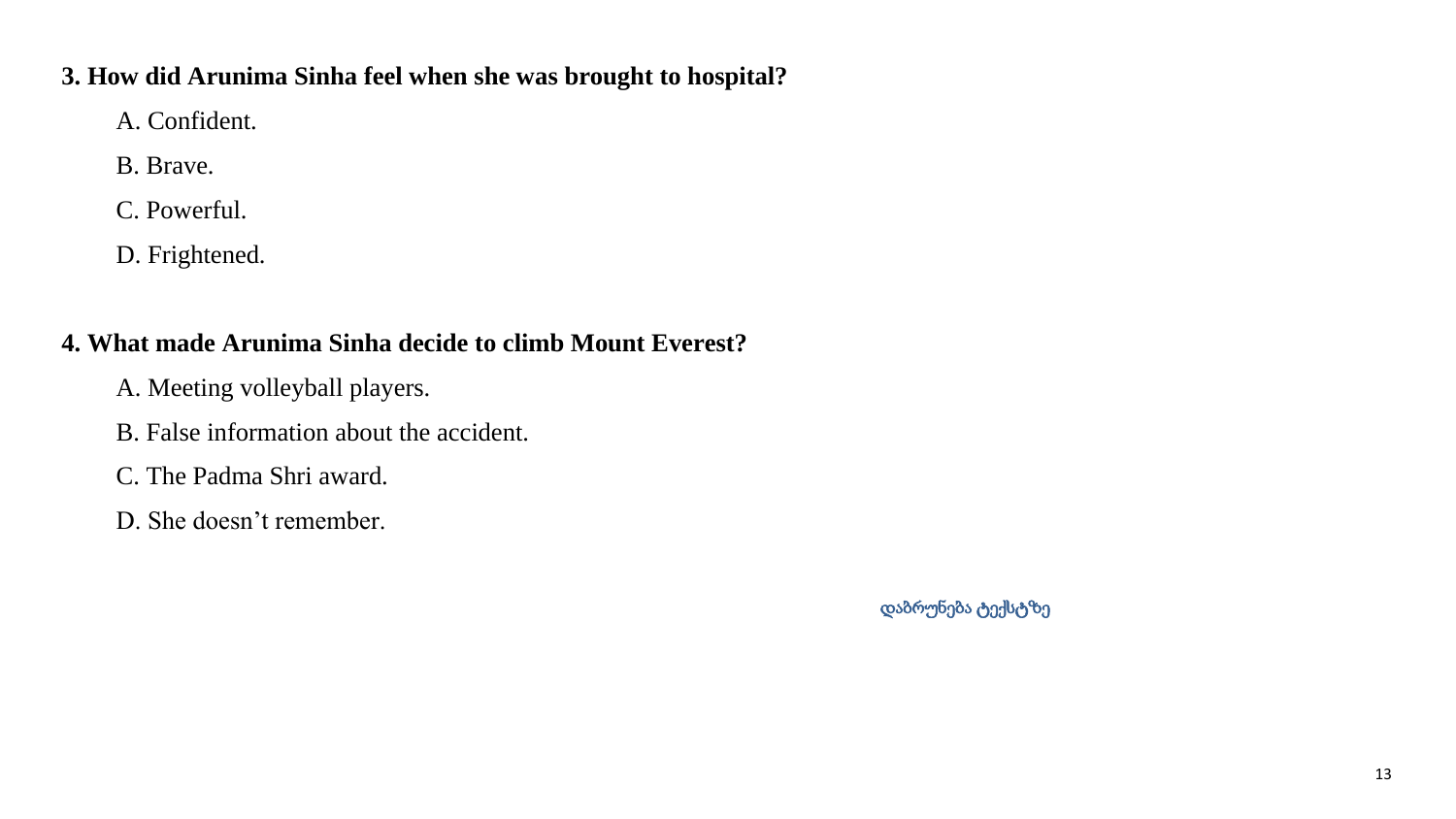#### <span id="page-14-0"></span>**5. What did Arunima Sinha do before climbing Everest?**

- A. She took a couple of courses in mountaineering.
- B. She met the president of India.
- C. She climbed Elbrus in Europe.
- D. She refused to have an operation on her leg.

## **6. What is the Padma Shri?**

- A. One of the awards given only to presidents.
- B. A prize awarded only to disabled people.
- C. A medal created specially for mountain climbers.
- D. One of the highest national awards in India.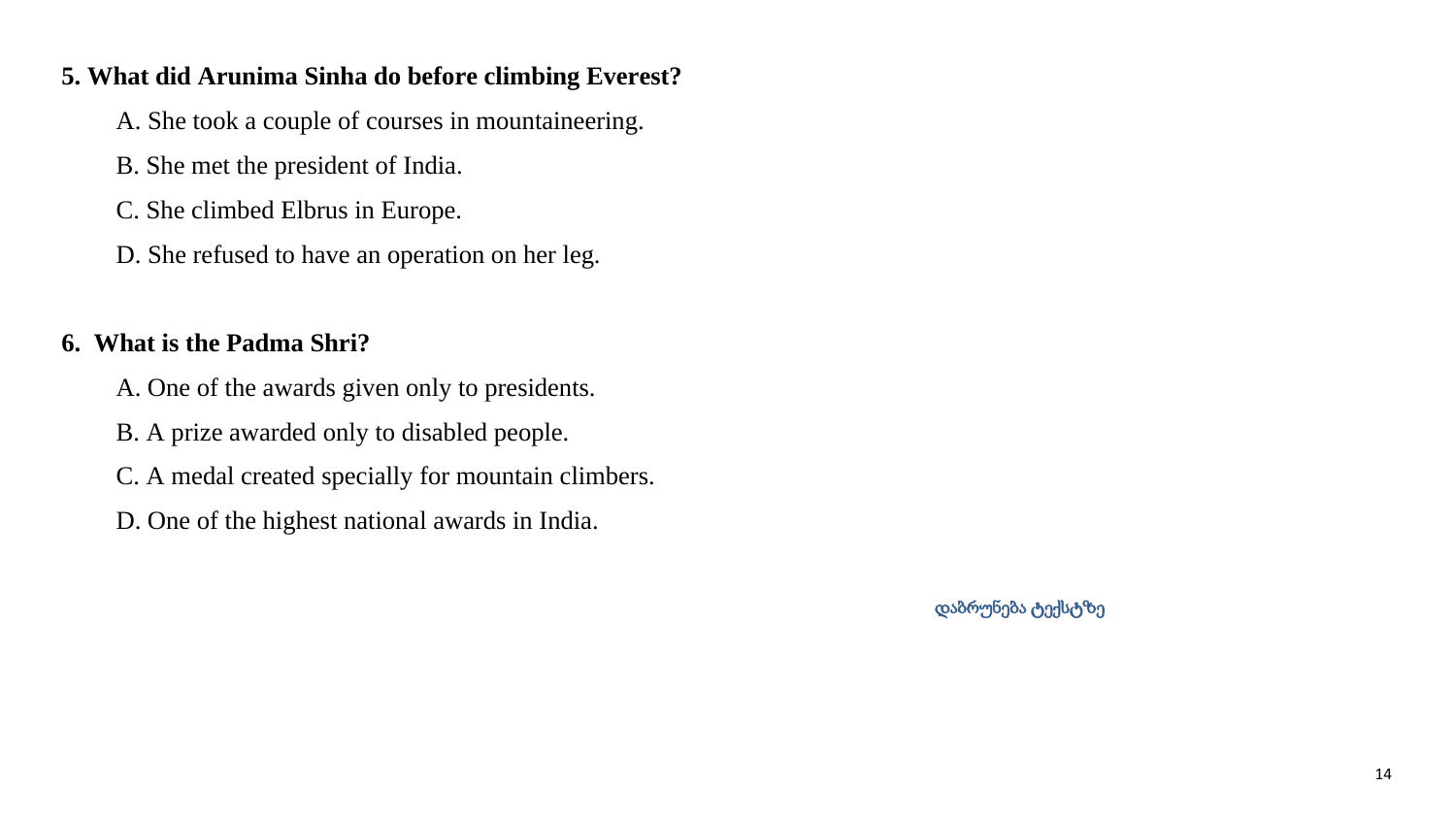#### <span id="page-15-0"></span>**7. What was Arunima Sinha's plan after conquering the highest peak in Asia?**

- A. To reach the highest peaks on other six continents.
- B. To climb all the highest peaks in the world by 2014.
- C. To reach the second highest peak in Asia.
- D. To stop climbing mountains.

## **8. Which of the following would be the best title for this text?**

- A. A scary operation
- B. Victory of robbers
- C. Unbelievable achievements
- D. Useful mountaineering classes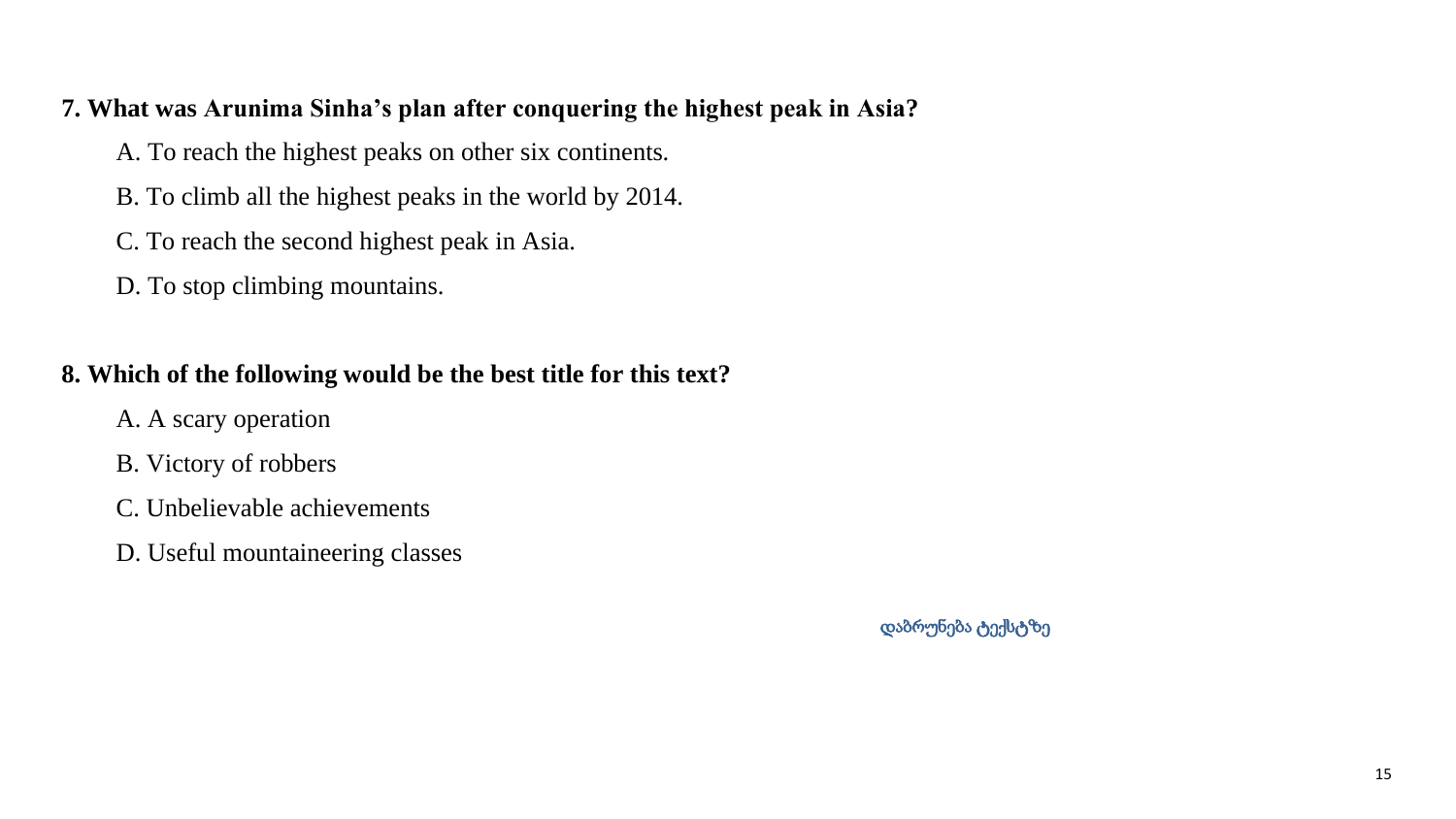## **Task 5: Read the text and fill the gaps with the words given (A-N). Use each word only once. Two words are extra.** (12 points)

*among (A) background (B) count (C) each (D) enjoy (E) especially (F) Europe (G) level (H) meaning (I) narrow (J) organisation (K) scenery (L) symbolises (M) together (N)*

#### **Europe**

 'Europe is the jewel among continents,' said one traveller. He meant that Europe is small, lovely and valuable. There are more than 500 million people living in over 30 countries in Europe, ….. (1) of them with their own proud history and traditions. The colours of Europe represent the dark forests of the north, the green coasts of the Atlantic Ocean, the blue waters of the sunny Mediterranean Sea and the white peaks of the Alps. The highest peak of the Alps is Mont Blanc reaching 4,807 metres above sea ….. (2). Some Alpine countries are Switzerland, Austria and Slovenia. All these countries have beautiful ….. (3) which many tourists enjoy in summer and winter.

 Tourists love to spend their holidays in southern ….. (4). This part of Europe is dry and hot, ..… (5) in summer. Tourists from the rest of Europe spend their holidays on the coasts of Portugal, Spain, France, Italy and Greece. They ….. (6) the beaches and blue seas there. These countries are very hilly, with ..… (7) roads and small farming villages. The villages are not as rich as the holiday resorts, but still many tourists love spending their summer holidays there. Most of the countries in Europe are united in the international ….. (8) called The European Union. The European Union is a group of European countries which work ….. (9). The European flag ….. (10) the identity and unity of Europe. It has a circle of 12 gold stars on a blue ….. (11). These stars stand for the ideals of unity, solidarity and harmony ….. (12) the peoples of Europe.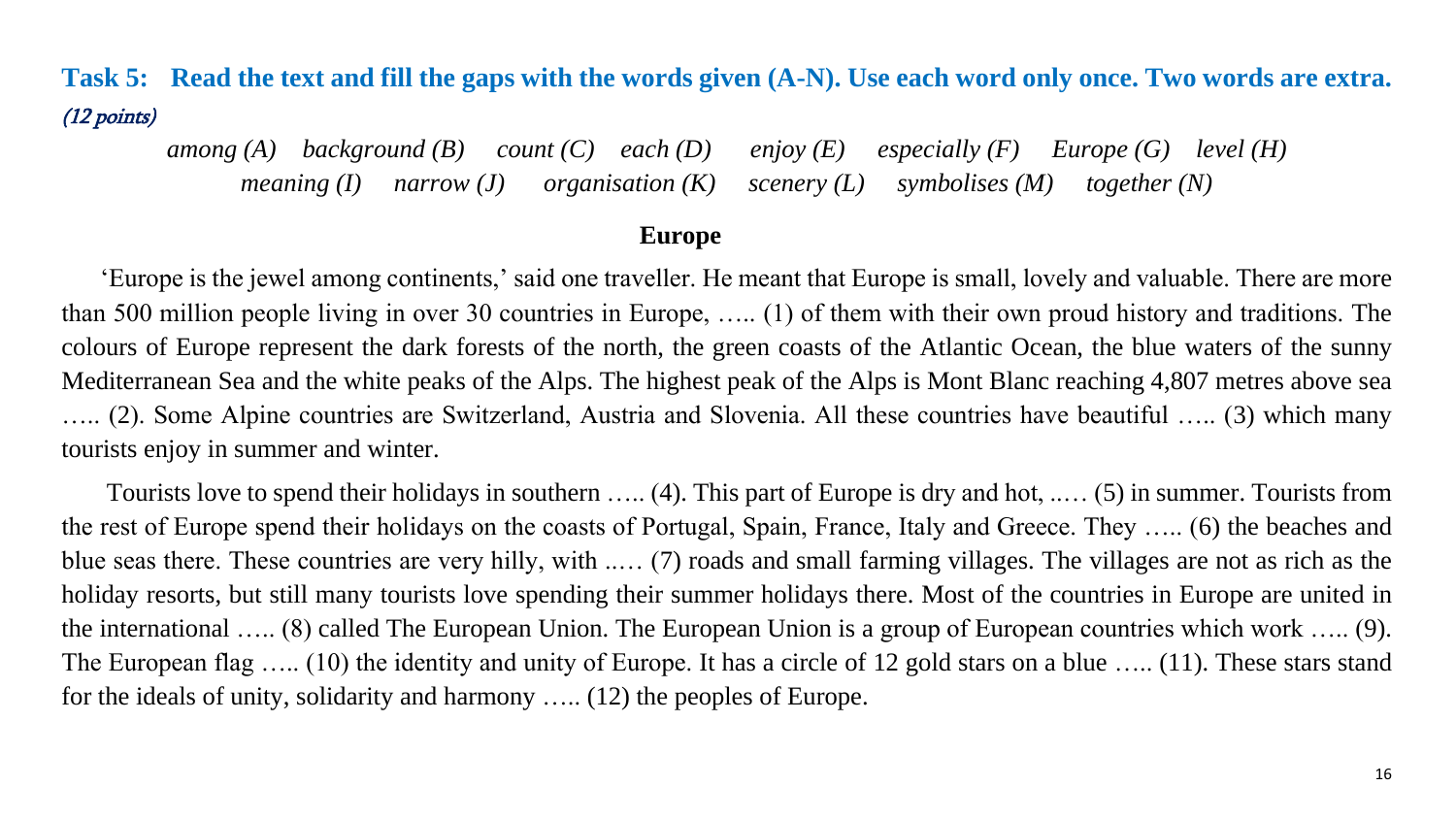**Task 6: Read the text and fill the gaps (1-10) with one of the following: article, preposition, conjunction or relative pronoun. Insert only ONE word. Do not copy the extra words from the text on the answer sheet.** (10 points)

#### **Happy Halloween!**

Like many other holidays, Halloween has developed and changed throughout history. Over 2,000 years ago the people who were then called the Celts lived on the present-day territory of Ireland and Northern France. 1<sup>st</sup> of November was their New Year's Day. The Celts believed that the night before their New Year, which was on 31<sup>st</sup> of October, was a time…… (1) the dead and the alive came together. More than …… (2) thousand years ago the Christian church named November the 1st *All Saints Day*. This was a special holy day to honour saints and other people, who died for Christianity. The night before *All Hallows,* which means the same as All Saints, was called *Hallows Eve*. Later the name was changed to Halloween.

Like the Celts, the Europeans of that time also believed that the spirits ..... (3) the dead would visit Earth on Halloween. They worried that evil spirits would cause problems …… (4) hurt them. Thus, on that night people wore costumes to look like ghosts or other evil creatures. They thought that …… (5) they dressed like that, the spirits would think they were also dead and would not harm them. The tradition of Halloween was carried to America …… (6) European immigrants. Some of …… (7) traditions changed a little, though. For example, on Halloween in Europe some people would carry lanterns made…… (8) turnips\*. In America, pumpkins were more common. These days Halloween is a fun day for children. Children dress up …… (9) costumes like people did a thousand years ago and go from house…… (10) house. They knock on doors and say 'trick or treat'. The owner of each house gives candy or something special to each trick-or-treater.

\*turnip: თალგამი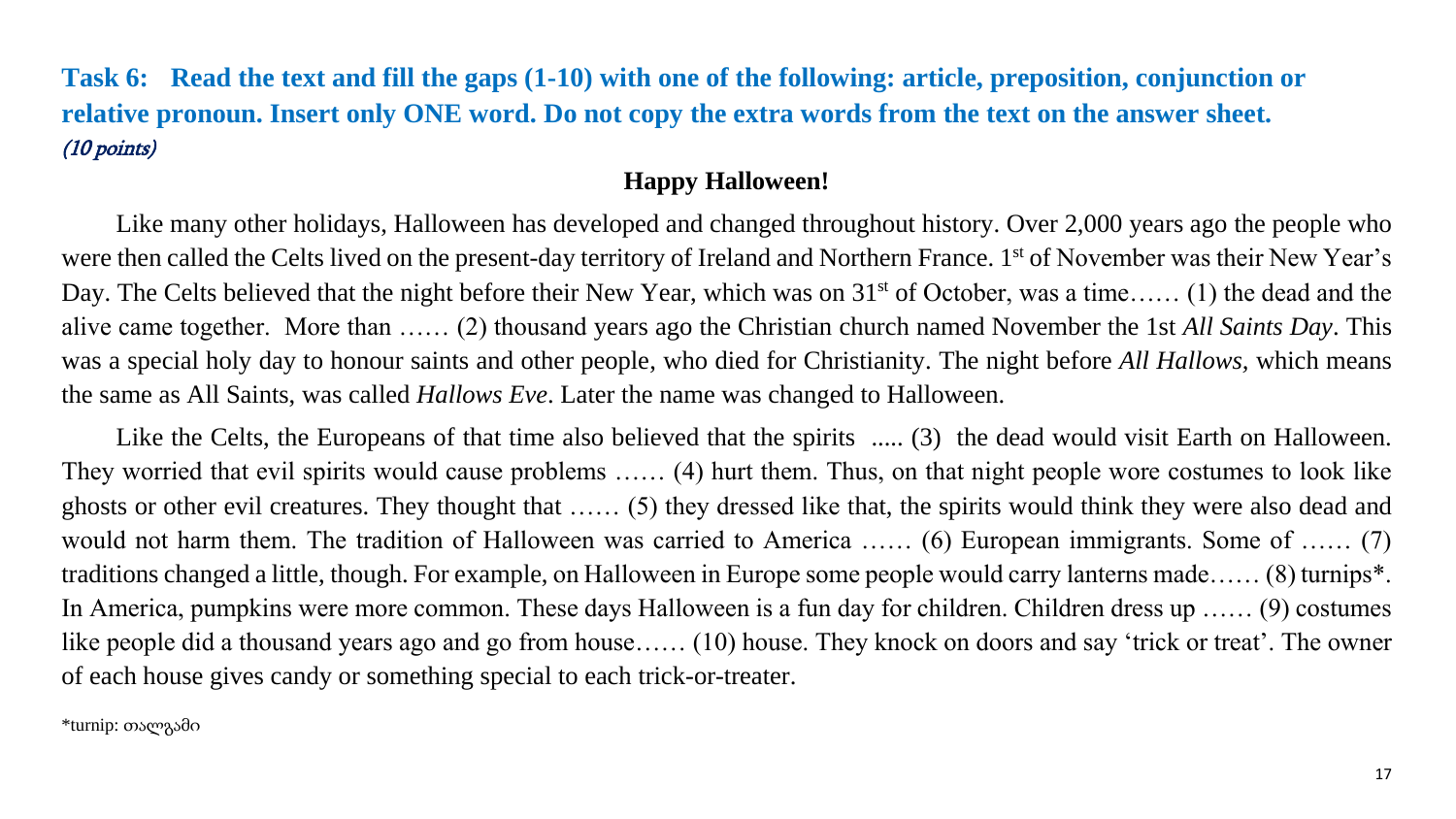**Task 7: The advertisement given below is taken from an online newspaper. Read the advertisement and write an email to the editor of the newspaper asking for more information about the details which are indicated. The beginning is given on the answer sheet. Do not write your or anybody else's name or surname in the letter.** (6 points)

> *Are you interested in meeting young people from all of the regions of Georgia?*

If so, the Regional Summer Camp, organised in **the central part of Georgia,** is just for you. The camp will help the participants to better understand regional characteristics of the country and make new and lasting friendships. The camp offers a **variety of cultural activities**. It also offers tours to different parts of Georgia. The Camp starts in the **first half of July** and lasts a month. In order to participate please register online at:/www.summercamp.org

*Where exactly?*

*When exactly? What kind?*